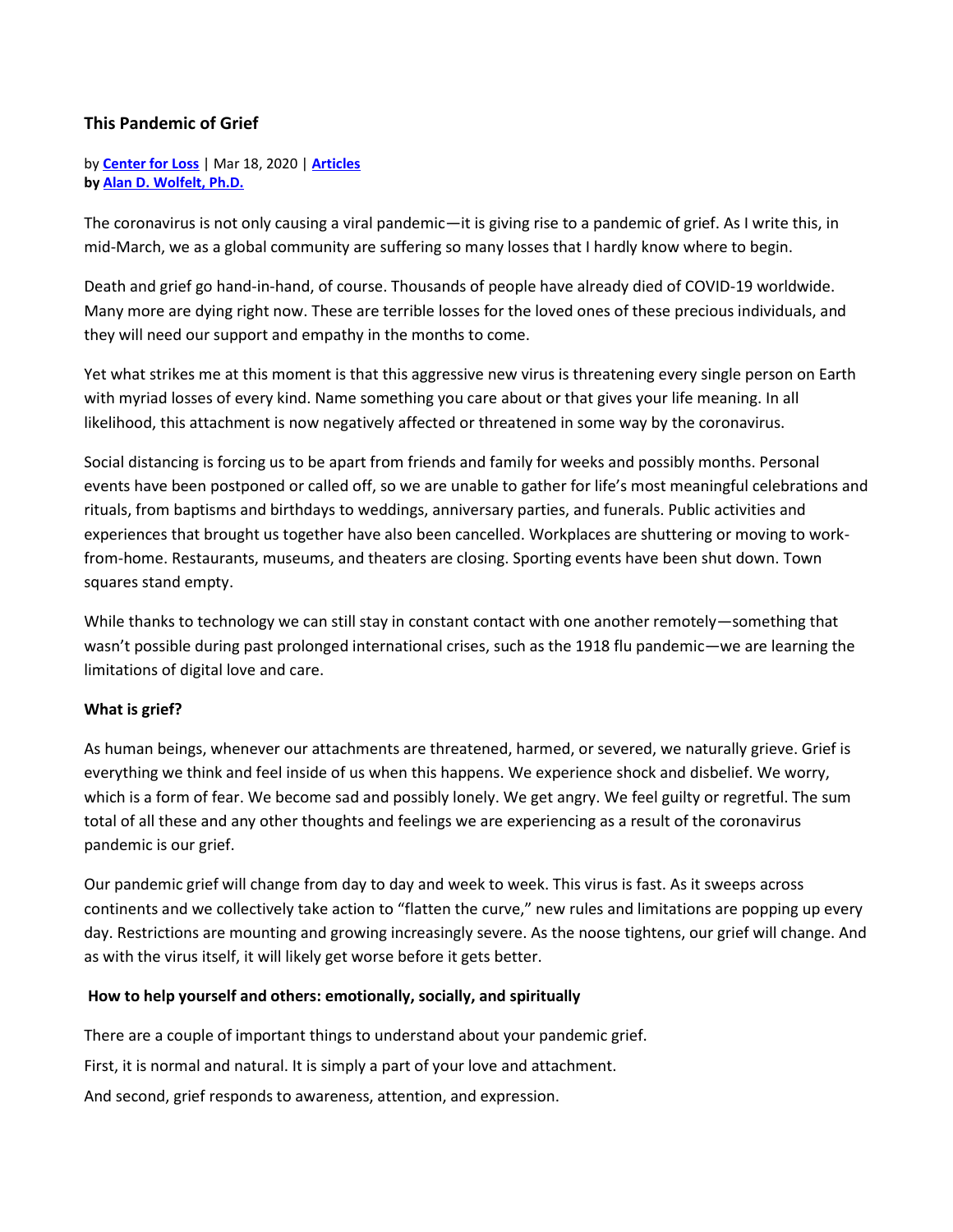You will feel better if you mourn. Mourning is being aware of your grief, giving it the attention it needs and deserves, and expressing it outside of yourself.

We have all heard a lot about how to take care of ourselves physically with this virus, but I have seen little about emotional, social, and spiritual health. During this time of great grief, mourning is the key to these pillars of selfcare.

When we are feeling the emotional pain of our coronavirus grief, we can tune into it and allow it to teach us what we are really worried, sad, angry, etc. about. And then we can express it. We can talk to others about it, in our household, on the phone, or online. We can write about it in a journal. We can listen to music or watch movies that help us access, understand, and share our feelings. Mourning our grief in these ways helps soften it and gives us the emergency emotional release and sustenance we need to survive.

Socially, we can't congregate in person right now. Did you know that the word "congregate" comes from the Latin roots com, meaning together, and gregare, meaning to gather in a flock? But we can continue to make efforts to reach out to the people we care about. Video calls are probably the best substitute for face-to-face conversations. Voice calls come second. After that, emails, texting, and social media work too. And don't forget the power of the handwritten letter! The point is to stay connected as much as possible AND to be open and honest in those communications about whatever it is you are feeling or struggling with at the moment. Your candor will encourage others to be honest as well, creating the opportunity for mutual support and kindness.

And when it comes to spiritual health, now is an especially resonant time to work on caring for your soul. One redeeming factor of enforced isolation is that it creates the opportunity for spiritual contemplation and practice. In times of loss, we almost always wonder why things happen as they do. We naturally question the meaning of life in general and the meaning of our own life in particular. We turn our attention to our deepest beliefs and values. We talk to God or wonder about God or get angry at God.

If you've been struggling with beliefs, values, meaning, and life goals during the pandemic, you're experiencing the spiritual aspect of grief. And the best way to care for your spirit right now is to be intentional about giving it time and attention. I recommend spending at least 15 minutes each day on spiritual practices. Whatever helps you get in touch with your divine spark—do that. For some people that might be meditation or prayer. For others it can be reading a spiritual text, speaking affirmations, attending a religious or spiritual service online, doing yoga, writing in a journal, or spending time observing nature or walking outdoors.

Simply being aware of your emotional, social, and spiritual health every day and being deliberate about self-care in those areas will help you and others today as well as in the weeks to come. There is no doubt that this is a challenging moment to be alive, but it is also a moment in which our collective resources have never been greater and more capable. So let's be open, honest, and kind—to ourselves and to each other.

## **Suggestions for special circumstances**

*Loneliness* — The longer we are isolated in our homes, the lonelier we are likely to become. Humans are social creatures. We are built for touch and body language and conversation. With the rise of technology and its modern-day substitution for personal contact, we were already suffering from a loneliness epidemic. But the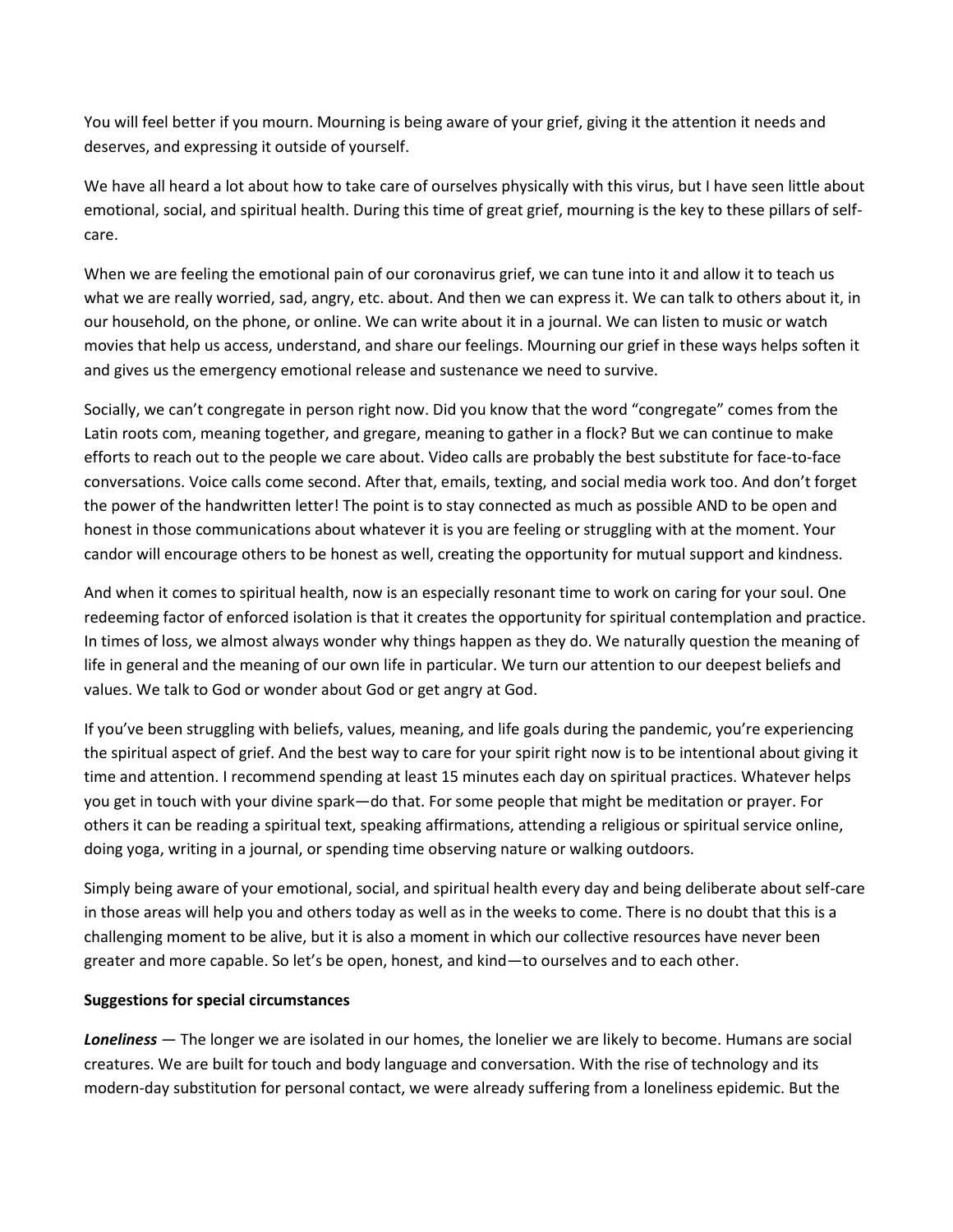coronavirus social-distancing efforts are making it (and will continue to make it) worse. My best suggestion here is to reach out proactively to others in all the ways that you can right now, as often as you can, for their benefit as well as yours. If you or someone you know is at particular risk for loneliness right now, ask for assistance. Find friends, family members, and neighbors who are willing to create a support team. Most people are happy to help but need suggestions about how.

*Isolated seniors* — On a related note, many seniors are particularly isolated right now. As you know, older people are at much higher risk for serious illness and death from the coronavirus and are having to self-isolate the most strictly. If you are an isolated senior reading this, the loneliness self-care tips I offered above apply to you. If you would like to help an isolated senior, brainstorm with others about the ways in which you can still provide safe comfort and support. For example, deliveries of food, books, and personal notes might help. Touching base by phone once or twice a day could make a world of difference. Be creative and practical in your efforts, and most of all, offer frequent and consistent contact.

Another special circumstance that applies here concerns seniors being cared for in long-term care facilities that have instituted no-visitors policies during the pandemic. Such policies are absolutely necessary right now, but they are also separating loved ones. And I have already heard of a number of cases in which an elderly resident is actively dying but their family is not allowed to be by their side as they die. This is a great heartbreak indeed, and I can offer no equal substitute for physical proximity at this pivotal moment in a family's life. But I would encourage families to do whatever they can to convey their love. For example, it's possible to write a letter to the person who is dying and ask a care attendant to read it aloud to them. Making a video recording of yourself, as if you were talking directly to the dying person, is another idea. Asking that special music be played and special memorabilia or flowers be placed in the room is a third idea.

*Far-flung families* — Many family members are separated from one another at the moment. Some live far apart but wish they could be closer together at this time of need and grief. But travel may not be possible, and for elderly or at-risk family members, physical proximity may be inadvisable anyway. Again, I would suggest being in touch as much as possible, as often as possible, in any way you can. If you are feeling concern or love for someone who is far away, call them and tell them so. Send them a text. Write them an email. Send a heartfelt greeting card with a personal letter. Your grief over a possible threat to their wellbeing, yours, or both is tugging at you, so give it voice. They will feel loved and supported, and you will feel relieved and loved as well.

*Cancelled events* — In many ways, special events are the moments in which we most profoundly feel the love we share with our closest others as well as the meaning of life itself. We dream of and plan for significant expected events such as graduations, retirements, and family vacations. And when unexpected significant events arise, such as serious injuries, deaths, and funerals, we drop everything to be there. But we are living in a moment in time in which most such events are being cancelled in an effort to protect the health of the greater community and the most vulnerable among us. Naturally we are bereft over the loss of these rare opportunities to gather with loved ones and immerse ourselves in that which is most meaningful in our lives.

Whenever possible, I would advocate for such events being postponed rather than cancelled. If the graduation or retirement date comes and goes, maybe the celebration can still be held later on. If a public funeral can't take place shortly after the death, maybe a memorial service can be scheduled some weeks or months from now.